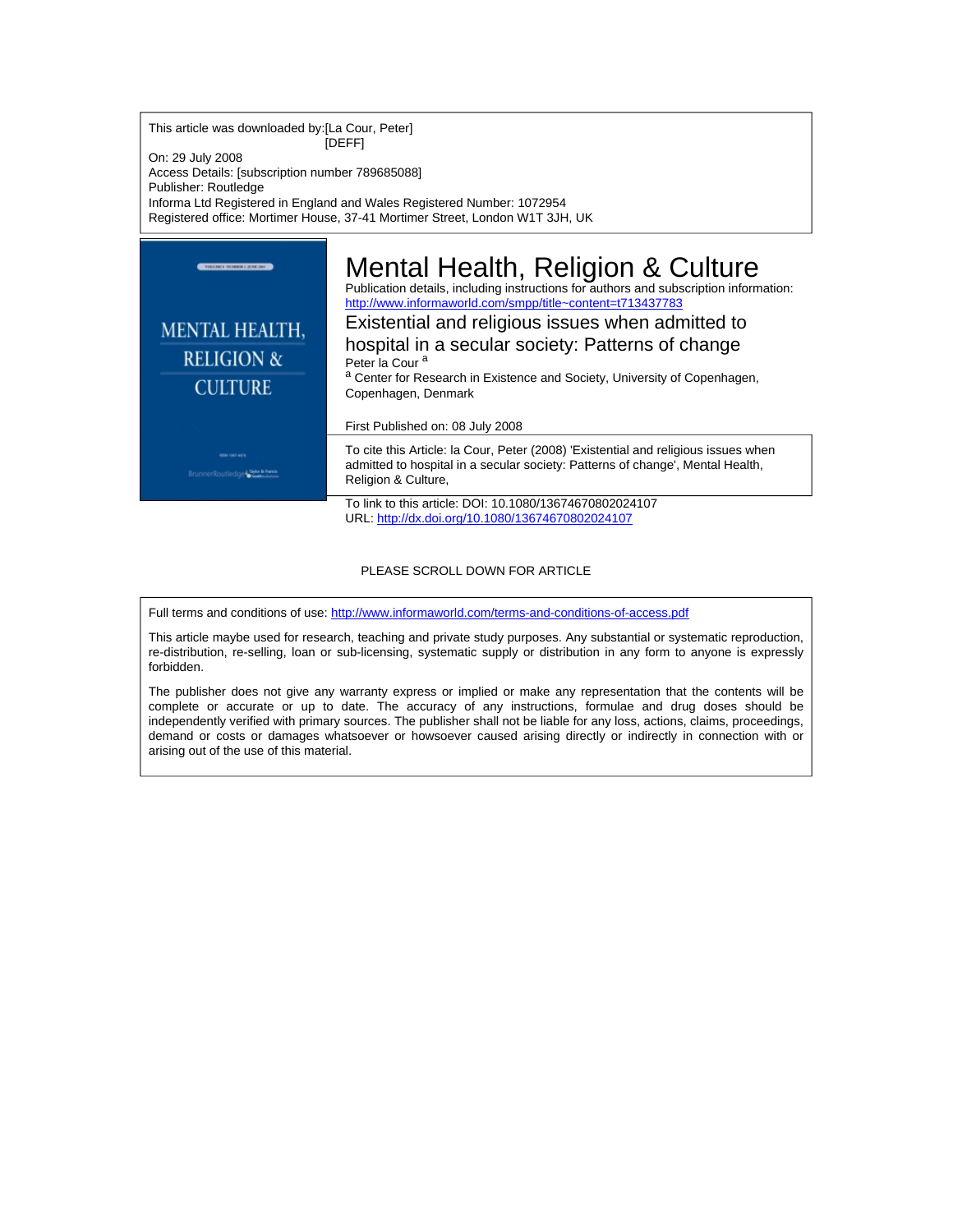# Existential and religious issues when admitted to hospital in a secular society: Patterns of change

Peter la Cour\*

Center for Research in Existence and Society, University of Copenhagen, Copenhagen, Denmark

(Received 12 October 2007; final version received 3 March 2008)

Situated in a secular culture, this study examined the relationship between four dimensions of health and a number of existential, religious, and spiritual/religious practice variables in questionnaires sampled from 480 Danish hospital patients. Illness dimensions were: self-rated health, severity of illness, illness duration, and recent changes in illness. The results indicated the youngest age group (<36 years) to be the most active on all existence/religious/practice variables. Small overall correlations were found between the illness dimensions and existential/religious/ practice variables, but results had underlying complex patterns. The dimension of severity of illness showed the most consistent results in the expected direction: the worse the illness, the more existential/religious/practice activity, but very different patterns were found for men and women. Men generally had low levels of existential/religious/practice issues, when illness was not severe, but levels heightened when illness turned worse. The opposite was the case for women who had overall higher levels, when illness was not severe, but unexpectedly lost interest and activity when the illness grew worse, especially regarding the religious faith variables. When illness turned to the better, women (re)gained religious faith. The illness duration of 1–3 months showed to be the most sensitive period for the existential/religious/practice variables involved. The patients' experience of change in existential/religious/practice issues and the actual measured change pattern did not always follow each other. The findings might contribute to clinical reflection and planning in health care settings in secular societies like in Scandinavia.

# Introduction

For a long time, it has been an underlying psychological assumption that in times of real crisis, humans will call for their Gods—''there were no atheists in the foxholes'' or ''in a sea storm, voyagers will pray to any God,'' as the sayings go. Religious coping has been an almost compelling topic of investigation for the psychology of religion, and the main body of studies in the area has until recently been successfully conducted in the USA, where religiosity, measured in surveys, is high and public, and can be regarded as a common trait in the culture. In this American-based research, religious coping is usually found to be a resource, but it can also function less often as a burden when religious struggle is the case. In any case, a religious or spiritual framework has been culturally present and accessible for the persons involved (Ano & Vasconcelles, 2005; Fitchett et al., 2004;

ISSN 1367–4676 print/ISSN 1469–9737 online 2008 Taylor & Francis DOI: 10.1080/13674670802024107 http://www.informaworld.com

<sup>\*</sup>Email: p.lacour@pubhealth.ku.dk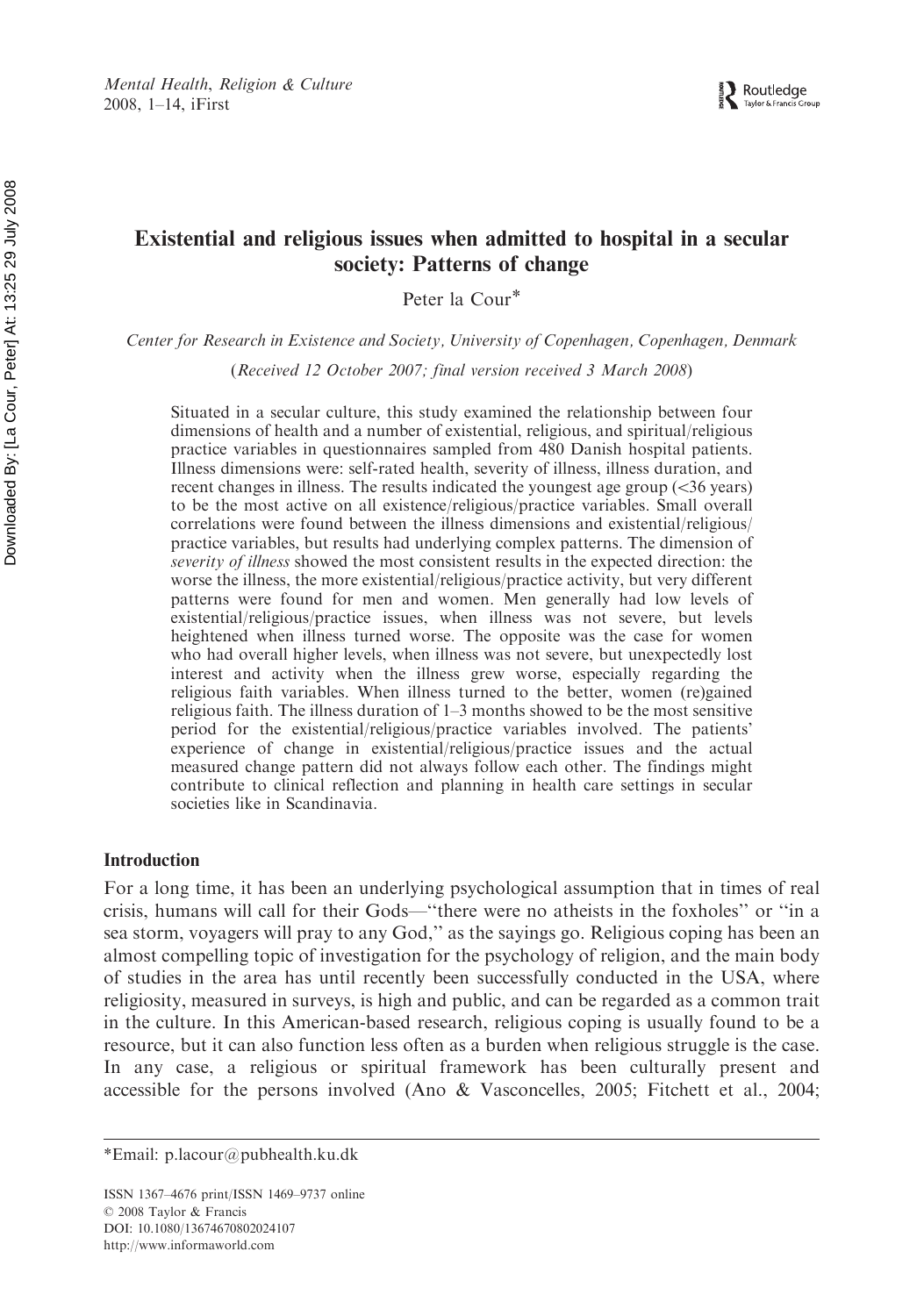Koenig, Pargament, & Nielsen, 1998; Pargament, 1997; Pargament, Smith, Koenig, & Perez, 1998; Pargament et al., 1998).

Religion and health seem easily connected in the US culture: One-third of Americans are found to pray for health concerns (McCaffrey, Eisenberg, Legedza, Davis, & Phillips, 2004), clear associations between seriousness of illness and religious consolation have been found (Ferraro & Kelley-Moore, 2000), and marked links of religious history and meaning-making coping during the duration of illness have been shown (Jacobsen, Luckhaupt, DeLaney, & Tsevat, 2006). When thoughts of death have been artificially heightened under experimental conditions, an unequivocal tendency to adhere to the anxiety-reducing concepts of the in-laid, culturally habited religion has been repeatedly demonstrated (''Terror Management Theory'') (Greenberg et al., 1990; Solomon, Greenberg, & Pyszczynski, 2004).

All these research findings might turn out very different in the late modern, but far more secular societies like in Scandinavia. Very little is known of religious coping in these societies, where common cultural concepts of an anxiety-reducing religiosity/spirituality cannot be taken generally for granted and seen as a common cognitive grid for the individuals, especially not the younger ones, who usually have had a non-religious upbringing. In these secular societies, religious matters are labelled as ''privatized'' by sociologists of religion (Andersen & Riis, 2002; Gustavsson & Petterson, 2000; la Cour, 2005). The term ''privatized'' means that the existential, religious, and spiritual thoughts and practices of the individuals have been disconnected from their collective and traditional forms in late modernity. The secular or non-religious society can be characterized by a culture not supporting any religious belief, leaving any religious belief or thought an open choice for the individual.

When people in secular, non-religious cultures are stressed on existential issues such as serious illness, what will then happen? Will religious coping appear just as in religious cultures, or will new and unexpected patterns appear, for instance patterns of less existential thinking and more disbelief? Regarding the vast (American) body of research in religious coping and illness, the first will be our informed hypothesis: the more threat and burden there is from illness, the more religious thoughts and coping there will be.

The purpose of this study is to investigate patterns between four different aspects of illness in a hospital setting in Denmark: (a) self-rated health, (b) seriousness of illness, (c) duration of illness, and (d) changes in the course of illness, all in relation to three dimensions of meaning-making variables: existential concerns, religious beliefs, and religious/spiritual practices.

Religiosity in Denmark, where this study was conducted, is of the late modern, secular kind. Little existential concern and very low levels of religious belief and practice are found when Denmark is measured in standard sociological ways and compared with other nations (the following data are extracted from Inglehart et al., 2000). Regarding existential issues, it was found in 1997 that only 29% of the Danes claimed to ''think often of the meaning of life,'' while this was the case for 34% in the UK and 48% in the USA. The Danes also scored very low regarding any specific religious belief (for example, 11%) believed in the devil, compared with 28% in the UK and 73% in the USA), and regarding religious/spiritual practices (for example, 17% of the Danes pray more than once a week, while this is the case for 28% in the UK and 73% in the USA).

On the other hand, it would be wrong to declare Denmark an atheistic nation; only 5% name themselves as ''convinced atheists,'' while 17% call themselves ''non-believing individuals,'' indicating that the majority have not actively turned away or positioned themselves hostile to religion. Religious and existential matters might better be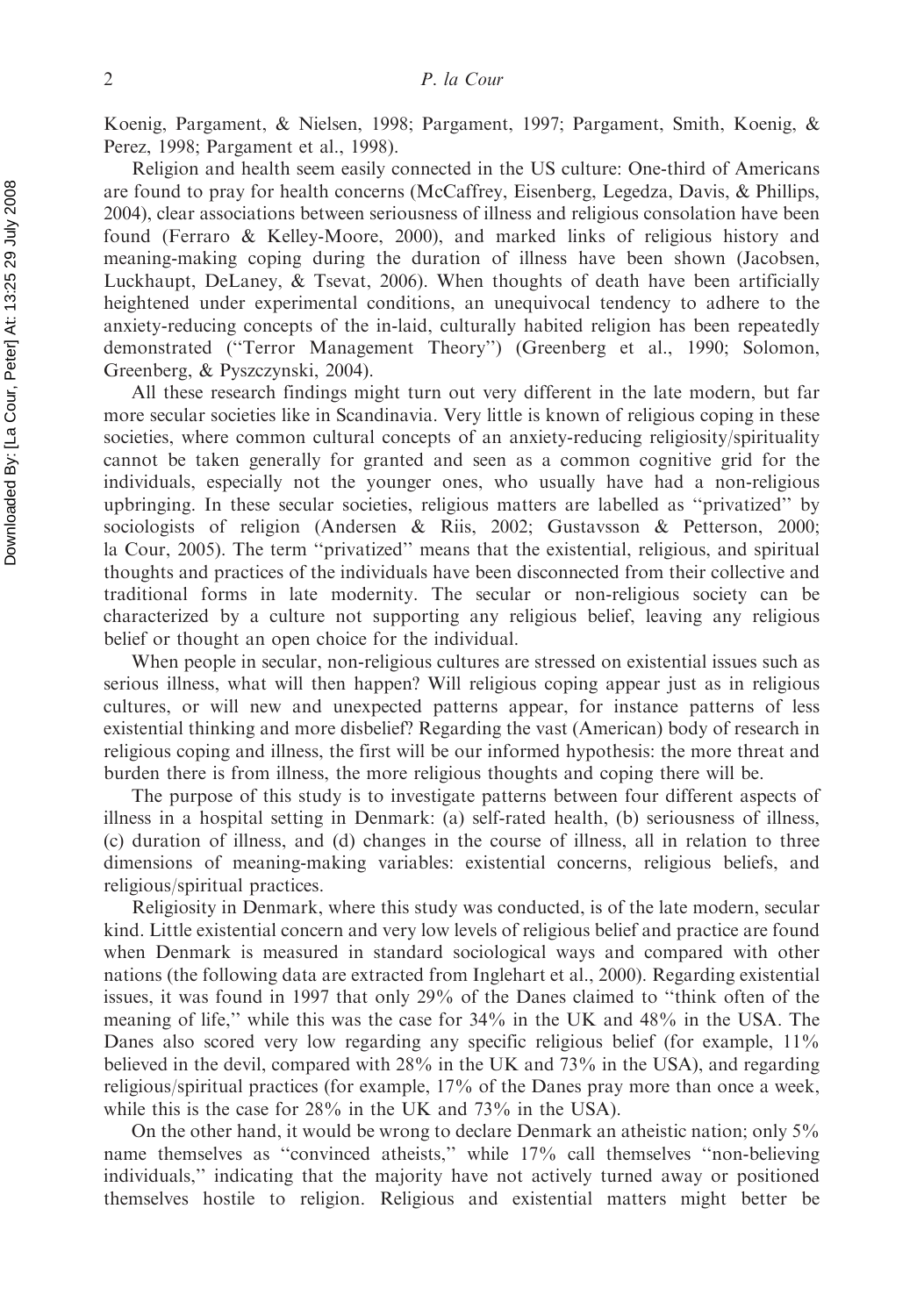described as ''un-moored'': existential and religious topics have been private and in-laid in the culture for quite some time; only 43% of the total population (including the elderly) claimed in 1997 to have had a religious upbringing (compared with 61% in the UK and 82% in the USA).

# Method

# Sample

Questionnaires were distributed to the patients of 31 units on Rigshospitalet, the main hospital in Copenhagen during the period 1 October 2005 to 1 March 2006. To include all stages of illness, units treating different patient groups were chosen. The total sample comprises inpatients (79%) as well as outpatients (15%) and parents to hospitalized children  $(6\%)$ ; in the last case, the parents were asked about the illness conditions of the child. Of the 31 units involved, most patients came from cardiology (17%), hepatology  $(7\%)$ , and oncology  $(7\%)$ . The questionnaires were handed out and retrieved by the staff; the questionnaire itself was self-administered. Participation was voluntary and anonymous. Excluded by staff were patients who did not have reasonable Danish language, patients with cognitive disturbances, and patients who could be expected to react negatively to the questionnaire (i.e., burdening already very burdened patients). A total of 480 questionnaires were completed; the response rate was 52%, which is acceptable in this type of open, respondent-administered surveys (Bryman, 2004).

The sample comprised 51% men and 49% women; the mean age was 53.1 years (range 16–89, SD 15,3), as expected somewhat higher than in the common population (mean 1997:39.9 years) (Statistics Denmark, 2007). The sample also had more persons in the elderly age groups ( $\leq$ 35 years: 14%; 36–55: 30%;  $\geq$ 56: 43%) exactly as the age distribution for the whole hospital (Rigshospitalet, 2006).

Seventy-eight per cent were members of the Danish Folk Church, reflecting the special Danish arrangement, where membership is given by child baptism, unless active steps against it are taken. Two per cent  $(N = 11)$  belonged to a non-Christian religion including 1% Muslims ( $N = 6$ ). In the sample, 69% defined themselves as "a religious person," 21% as ''not a religious person,'' and 7% as a ''convinced atheist.'' The sample had 38% living in the city of Copenhagen. This distribution of denominations is slightly below the general Danish population, but slightly higher than in the Copenhagen urban segment, as expected.

#### Measures

The questionnaire comprised eight questions of basic demographics, four questions of experienced health conditions and 29 questions on topics of existential issues, religiosity, and spiritual/religious practices. Some questions were worded identically as in the Danish version of the World Values Surveys (Inglehart, 2000), making tentative comparisons with other studies possible, national as well as international.

The four questions on the patient's experience of *illness* were: (A) Self-reported health (''All in all, how would you describe your health these days?'' Answer categories: Very good, good, fair, poor, very poor); (B) Experienced severity of illness (''How do you understand your illness?"—Being less serious, serious, very serious); (C) Duration of period with illness (''For how long have you been ill?''—Less than 1 month, 1–3 months, beyond 3 months, beyond 1 year); (D) Experienced essential change in illness (''Has your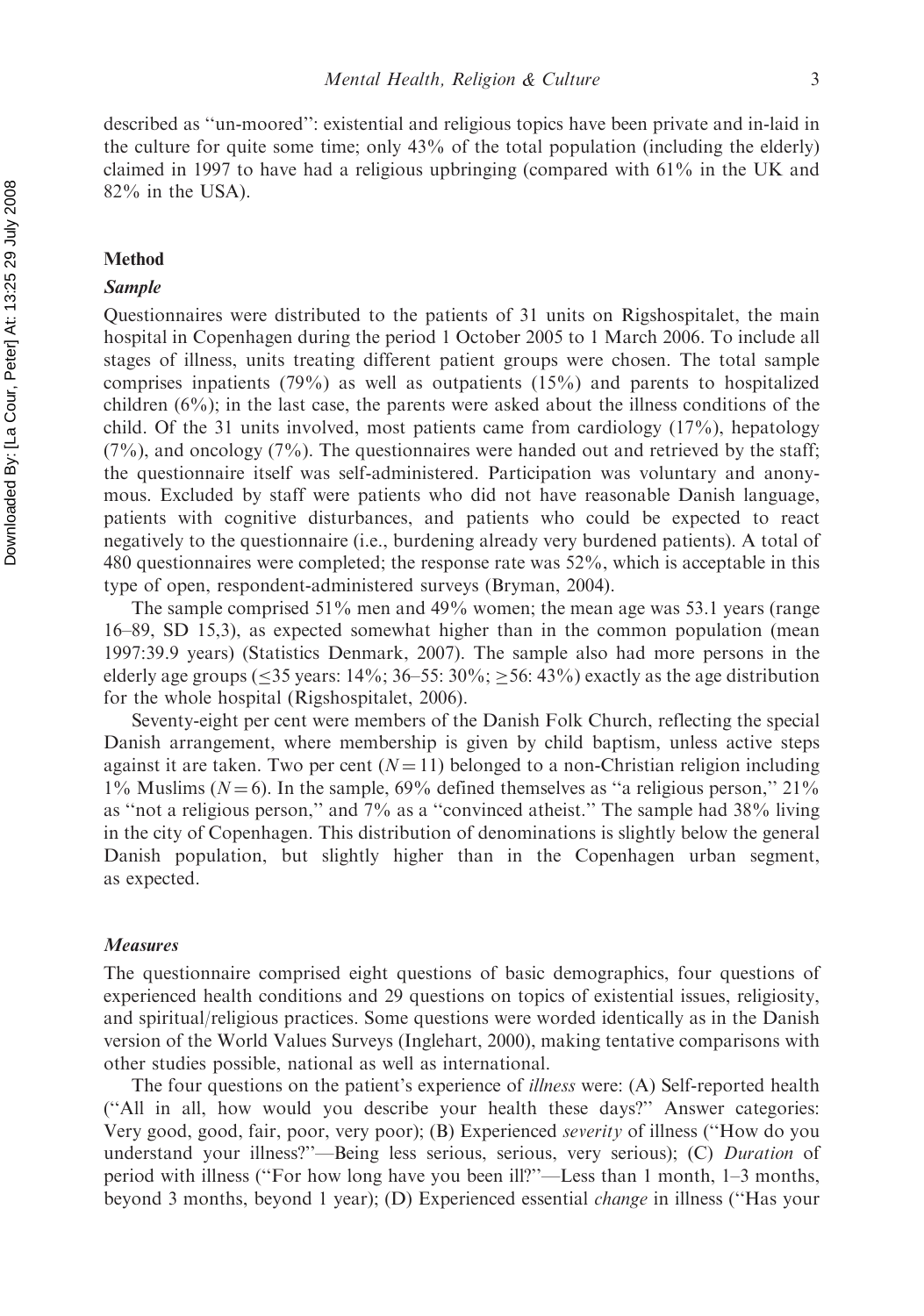### 4 P. la Cour

health condition, due to your own understanding, changed essentially within the last month?''—Changed for the better, unchanged, changed for the worse).

Five questions addressed *existential topics* and the experienced *changes* in these in relation to the current illness: (1) ''How often do you think about the meaning and purpose in life?'' (Often, sometimes, rarely, never); (2) ''In relation to your illness/hospital admission, do you think more of the meaning and purpose of life? (Thinking more, the same, thinking less); (3) ''Do you wish to have done things differently in your life?'' (Yes, no); (4) Worded and structured as above (item 2), changes in relation to being ill (More, the same, less); (5) ''In relation to your illness, do you think you have found new values in life?'' (Yes/no).

Ten questions concerned elements of *religiosity*: (6) "Independently of whether you go to church or not, would you say you are'' (A religious person/not a religious person/a convinced atheist/don't know); (7) Changes in relation to being ill (As above); (8) ''How important is God in your life?'' (Scale 1–10); (9) Changes in relation to illness; (10) ''Do you belief in life after death?'' (Yes/no); (11) Changes in relation to illness; (12) ''Do you believe in reincarnation?'' (Yes/no); (13) Changes in relation to illness; (14) ''Do you find that you get comfort and strength from religion?'' (Yes/no); (15) Changes in relation to illness.

Finally, five questions were regarding *religious/spiritual practices*: (16) "Do you ever pray or meditate?'' (Yes/no); (17) Change in relation to illness (More, the same, less); (18) Do you sometimes talk with God or a higher being? (Yes/no); (19) ''Has your need for attending church changed in connection to your illness?'' (More/the same/less); (20) Have you had/needed an existential/religious conversation in relation to your illness? (Yes/no). This last was actually asked as two questions but used in combination in this study.

#### Data analysis

The data were handled and analysed by means of SPSS v. 15, using standard procedures of frequencies, Factor analysis, chi-square test, Spearman correlation, and ANOVA.

#### Results

The three groups of inpatients, outpatients, and parents to ill children were compared on all involved variables. Few significant differences showed up, and they all disappeared when data were controlled for age (parents were younger than the two other groups).

The distribution of the experienced illness dimensions is shown in Table 1. None of these dimensions showed gender differences, and when the data were split into three age groups, only the duration of illness showed significant age differences, and more patients over 55 years had a duration of illness beyond one year.

In contrast, most of the variables of existential thinking, religiosity, and religious/ spiritual practice showed gender differences with women as the more active on nearly all cases. The exceptions were that gender differences were not significant on questions 11 and 13 (changes in belief in afterlife) and question number 3, the only question where men had a higher count (the wish to have done things differently in life, borderline significant). As a tendency, age differences were found in all variables. The youngest age group  $\approx$  1636 years) was the most active in any variable, and age differences on the items 2, 7, 10, 12, 17, and 20 were significantly different, three of these concerning change in attitudes in relation to illness (2, 7, 17). Belief in an afterlife was generally very high in this youngest age group: 67% believed in an afterlife in contrast to 35% in the oldest age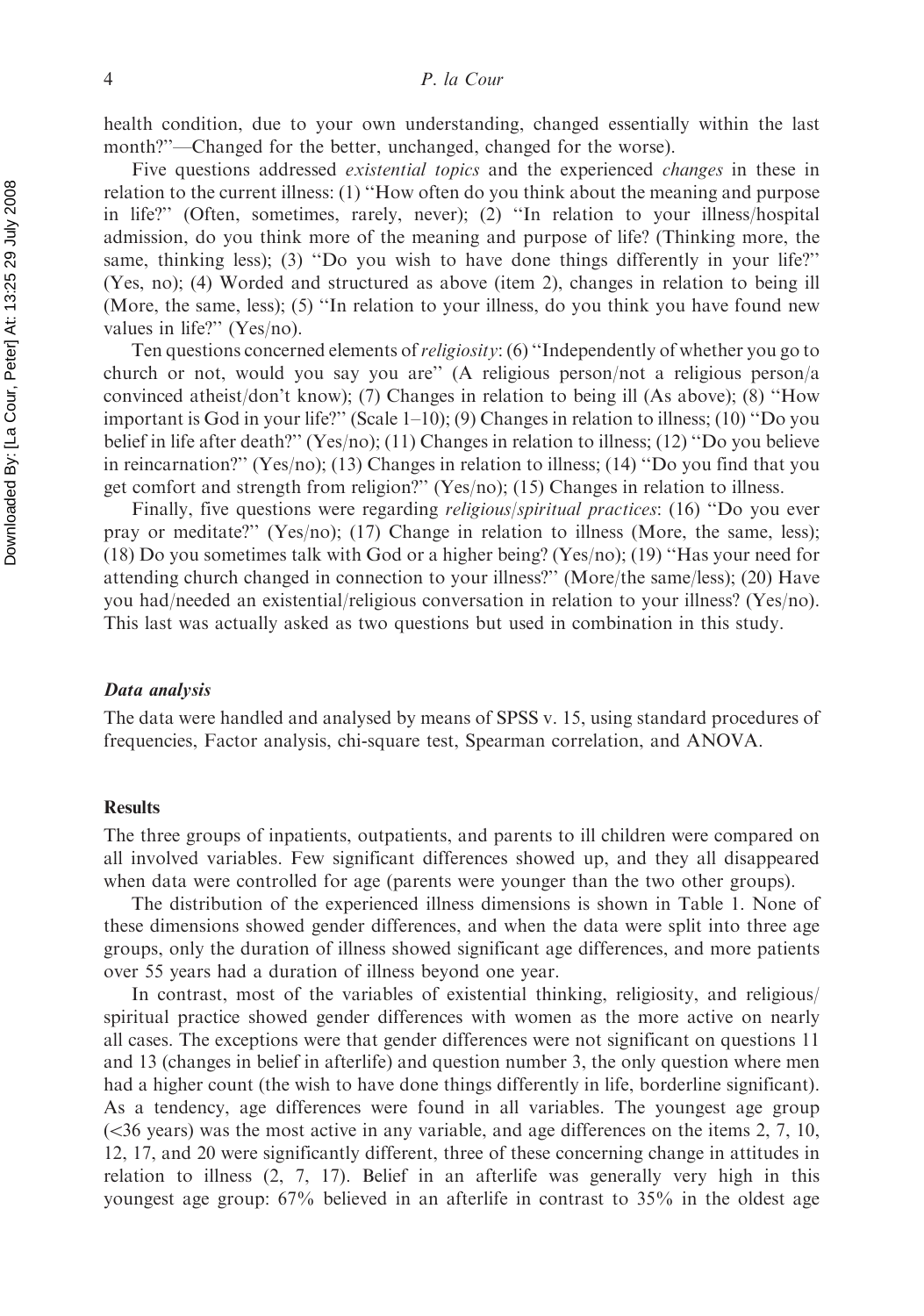Table 1. Dimensions of experienced illness: percentages.

| Self-rated health $(N=459)$                                          |    |
|----------------------------------------------------------------------|----|
| Very good                                                            | 11 |
| Good                                                                 | 26 |
| Fair                                                                 | 38 |
| Poor                                                                 | 18 |
| Very poor                                                            | 7  |
| Experienced severity of illness $(N=461)$                            |    |
| Less severe                                                          | 18 |
| Severe                                                               | 54 |
| Very severe                                                          | 28 |
| Duration of period with illness $(N = 454)$                          |    |
| $<$ 1 month                                                          | 14 |
| $1-3$ months                                                         | 13 |
| $>3$ months                                                          | 19 |
| $>1$ year                                                            | 53 |
| Experienced essential illness change within the last month $(N=423)$ |    |
| Health better                                                        | 26 |
| Health unchanged                                                     | 42 |
| Health worse                                                         | 32 |

group ( $> 55$  years). The younger group was also very high in religious/spiritual practice; 80% of the women and 57% of the men claimed to pray or meditate in this group. For a further analysis of these variables and comparisons with Danish national samples, see Ausker, la Cour, Busch, Nabe-Nielsen, and Mørk Pedersen (2008) and Mørk & Ausker (2007).

A factor analysis was performed, including all the existential, religious, and religion/ spirituality variables, but excluding the ''change in relation to illness'' variables. A component matrix with three factors (Eigenvalue  $>1$ ) was revealed: one grouping the ''high believers,'' explaining 41% of the variation and with high associations between nearly all variables. Items 8 and 14 (God's role and finding comfort in religion) had the highest correlations; the lowest correlations were found in items 3 and 12 (thoughts of doing things different in life and belief in reincarnation). The second factor grouped ''believers in reincarnation'' (item 12), explaining 10% of the variance, and negative correlations in this group were found on the need for church attendance (19), prayer (16), and finding strength and comfort in religion (14). The third factor grouped the ''ruminators,'' explaining 10% of variance and with the highest correlation on the wish to have done things differently in life. This was moderately correlated with item 1 and 20 (thinking of meaning of life and having/needing to have an existential/religious conversation in relation to illness), and it was negatively correlated with most variables on religiousness, especially item 6 (faith).

The complex structure of the issues involved in this study calls for understandings and descriptions of patterns in the data rather than a narrower focus on significant results.

In Table 2, the correlations (Spearmans rho) between the dimensions of illness and the variables on existential issues, religiosity and religious/spiritual practices are shown. (The direction of the correlations in the tables is reversed for more intuitive reading purposes.) The four *dimensions of illness* were all correlated significantly with each other but not very high (0.11–0.14). Item 1 (''How often do you think about the meaning and purpose of life?'') correlated as the only one significantly with all other variables of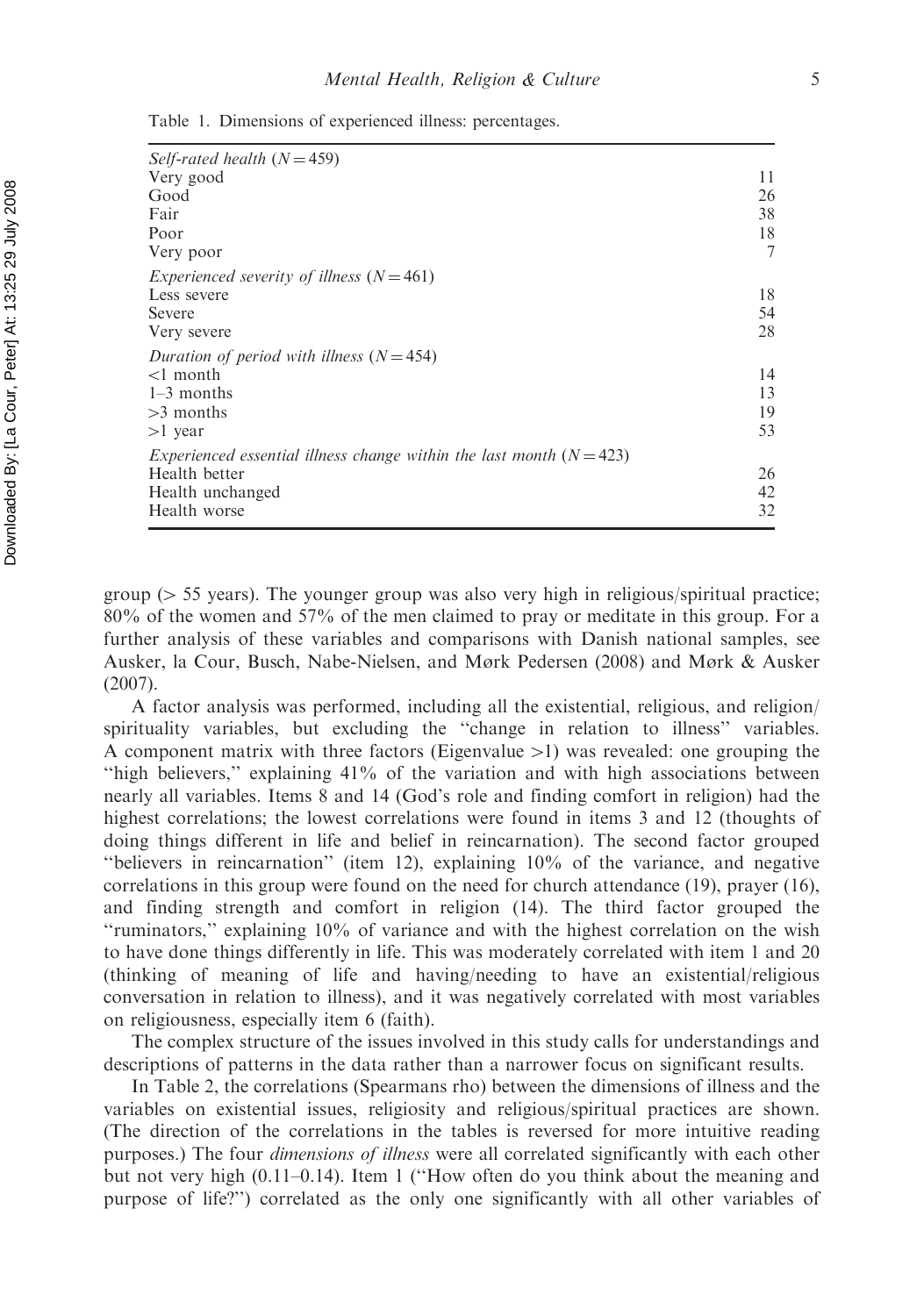|                                         | Self-rated<br>health | Severity of<br>illness | Duration of<br>illness | Change of<br>illness |
|-----------------------------------------|----------------------|------------------------|------------------------|----------------------|
| <i>Existential issues</i>               |                      |                        |                        |                      |
| 1. Thinking of meaning and purpose      | $0.14**$             | $0.18**$               | 0.02                   | 0.06                 |
| 2. Changes in $1^a$                     | $0.14**$             | $0.23**$               | 0.07                   | 0.02                 |
| 3. Wish to have done things differently | $0.23**$             | $0.13**$               | 0.03                   | 0.08                 |
| 4. Changes in $3a$                      | 0.00                 | 0.05                   | $-0.09$                | 0.05                 |
| 5. New life values                      | 0.00                 | $0.12**$               | 0.06                   | $-0.10*$             |
| Religiosity                             |                      |                        |                        |                      |
| 6. Faith                                | 0.00                 | 0.01                   | 0.03                   | $-0.01$              |
| 7. Changes in $6^a$                     | 0.12                 | $0.12*$                | $-0.03$                | 0.03                 |
| 8. God's role                           | $-0.01$              | 0.00                   | 0.00                   | 0.00                 |
| 9. Changes in $8a$                      | $-0.04$              | $0.10*$                | $-0.01$                | 0.01                 |
| 10. Life after death                    | $-0.05$              | 0.00                   | 0.02                   | 0.06                 |
| 11. Changes in $10^a$                   | $-0.01$              | 0.07                   | $-0.06$                | 0.08                 |
| 12. Reincarnation                       | $-0.01$              | $-0.02$                | $-0.01$                | $0.10*$              |
| 13. Changes in $12^a$                   | $-0.02$              | 0.07                   | $-0.03$                | 0.03                 |
| 14. Strength and comfort                | $-0.08$              | $-0.01$                | $-0.07$                | 0.01                 |
| 15. Changes in $14a$                    | $-0.03$              | 0.03                   | $-0.10*$               | $-0.11*$             |
| Religious/spiritual practice            |                      |                        |                        |                      |
| 16. Pray or meditate                    | 0.07                 | 0.03                   | $-0.02$                | $-0.04$              |
| 17. Changes in $16a$                    | $0.15**$             | $0.17**$               | $-0.01$                | 0.04                 |
| 18. Talk with God                       | 0.02                 | $-0.01$                | $-0.02$                | $-0.07$              |
| 19. Need for church attendance          | $0.15**$             | $0.10*$                | $-0.01$                | 0.09                 |
| 20. Had/needed existential talk         | $0.16**$             | $0.21**$               | $0.10*$                | 0.07                 |

Table 2. Correlations between dimensions of illness and existential issues, religiosity, and religious/ spiritual practices (Spearman's rho).

a Changes in relation to current illness (more, the same, less).

\*Correlation is significant at the 0.05 level (two-tailed); \*\*correlation is significant at the 0.01 level (two-tailed).

existential/religious/spiritual content, except items 11 and 13, dealing with experienced illness-related changes in belief in afterlife and reincarnation.

As can be seen in Table 2, correlations for the full sample are not high in any case, and only two patterns seem obvious: the illness dimensions Self-rated health and Experienced severity correlates with more existential thinking and with religious/spiritual practices.

The dimensions of *duration of illness* and recent *change in course of illness* do not really interact with any existential/religious/practice variable, but most striking seem the three discordant (non-expected) significant correlations (on items 5 and 15), indicating a loss of existential thinking and religiosity with illness duration and when illness turns worse.

A further analysis of the distributions of these two illness dimensions showed two characteristics: (1) the distribution of questions 1–20 on both illness dimensions showed many formed U-formed curves, which challenge the common sense assumption of an ordinal ranking structure of these dimensions of illness (i.e., from less to more; perceiving less duration of illness not as burdensome as longer duration; and changes to the worse as more thought-provoking than changes to the better); and (2) contradictory correlation directions for men and women were found when the sample was divided into gender.

Regarding these issues, Table 3 summarizes additional calculations of three kinds:

(1) Significance levels are analyzed through Chi<sup>2</sup>-test, not assuming an ordinal structure of the illness dimensions.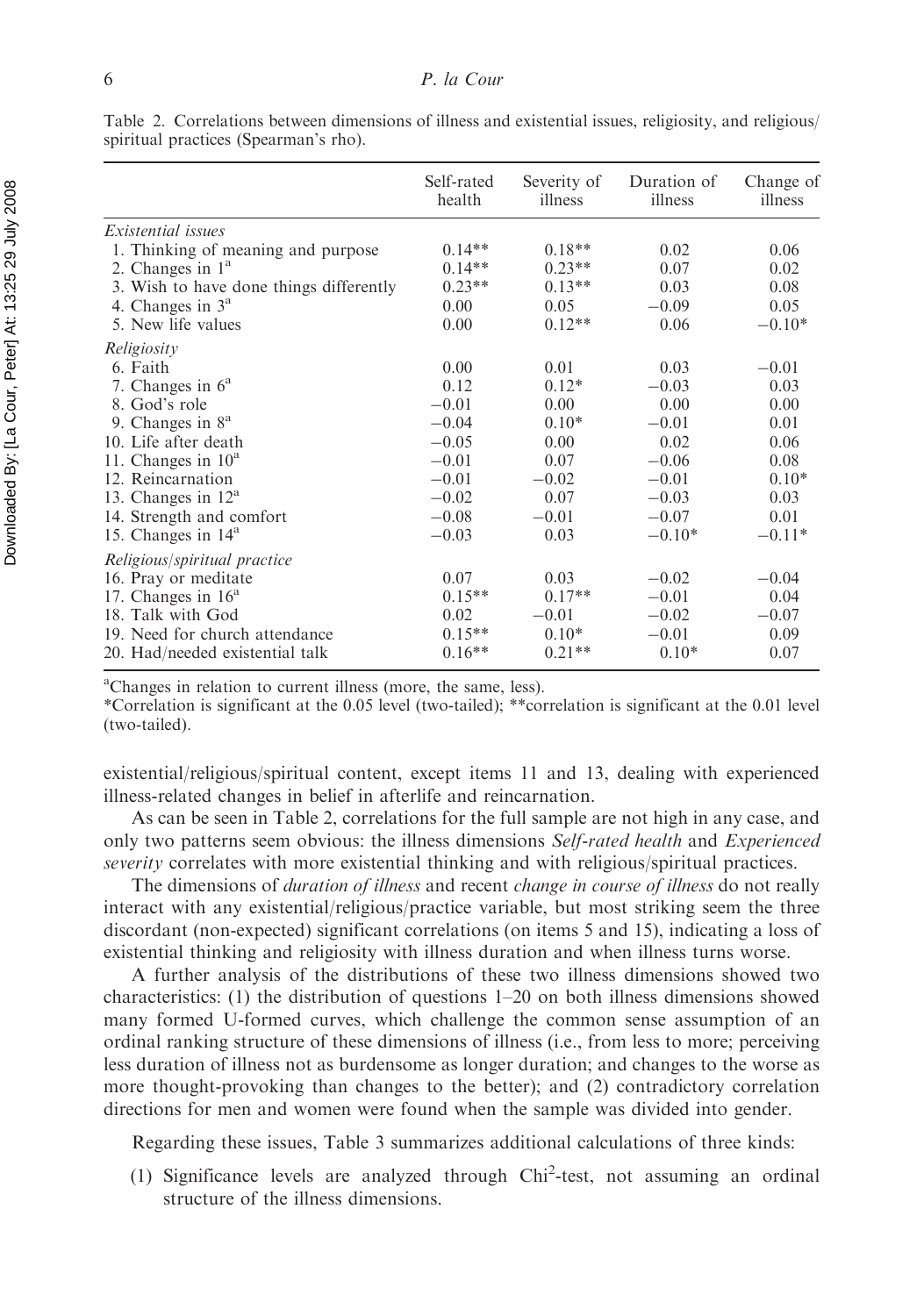| Table 3. Gender and relationships<br>rho.                                                                                                                                               |                                   |                   |                                           |                               | between illness dimensions and existential/religious/spiritual variables: $\chi^2$ significance and direction of Spearman's |                   |                      |                           |
|-----------------------------------------------------------------------------------------------------------------------------------------------------------------------------------------|-----------------------------------|-------------------|-------------------------------------------|-------------------------------|-----------------------------------------------------------------------------------------------------------------------------|-------------------|----------------------|---------------------------|
|                                                                                                                                                                                         |                                   | Self-rated health |                                           | Severity of illness           | Duration of illness                                                                                                         |                   |                      | Change of illness         |
|                                                                                                                                                                                         | Male                              | Female            | Male                                      | Female                        | Male                                                                                                                        | Female            | Male                 | Female                    |
| 1. Thinking of meaning and purpose<br>Existential issues                                                                                                                                |                                   |                   | $\overset{*}{+}$                          | $\stackrel{*}{*}$             |                                                                                                                             |                   | $\widehat{t}$        | $\bigcup$                 |
| 2. Changes in $1^a$<br>3. Wish to have done things differently<br>4. Changes in $3^a$<br>5. New life values                                                                             | $+$                               | $* +$             | $*$<br>$*$<br>$+$                         |                               |                                                                                                                             |                   | $+$                  | U-FORM*                   |
|                                                                                                                                                                                         | Û                                 | <b>EE</b>         |                                           | $+$                           |                                                                                                                             |                   |                      |                           |
| Religiosity                                                                                                                                                                             |                                   | $\bigcirc$        | $\widehat{t}$                             | J                             |                                                                                                                             |                   | $\widehat{t}$        | $\ddot{\mathcal{E}}$      |
| 6. Faith<br>7. Changes in $6^a$<br>8. God's role <sup>b</sup><br>9. Changes in $8^a$<br>10. Life after death                                                                            | $\widehat{+}^*_{\div}\widehat{+}$ | $\widehat{\pm}$   | E                                         | J                             | U-FORM*                                                                                                                     | U-FORM*           |                      |                           |
|                                                                                                                                                                                         |                                   | [1]               |                                           |                               |                                                                                                                             |                   |                      | U-FORM*                   |
|                                                                                                                                                                                         | Ŧ<br>$\widehat{\pm}$              | Œ                 |                                           | $\bigcap$<br>I                |                                                                                                                             |                   | $\widehat{\pm}$      | $\bigcirc$                |
| 11. Changes in $10^a$<br>12. Reincarmation<br>13. Changes in $12^a$<br>14. Strength and comfort<br>15. Changes in $14^a$                                                                | $\widehat{\pm}$<br>Ŧ              | T<br>I            | $\widehat{+}$ $\widehat{+}$ $\widehat{+}$ | $\bigcap$                     | $\bigcup$                                                                                                                   | $\ddot{\tilde{}}$ | $\stackrel{*}{\ast}$ | J-FORM*                   |
|                                                                                                                                                                                         | $\widehat{t}$                     | I                 |                                           | $\ddot{\tilde{z}}$            | U-FORM*                                                                                                                     |                   |                      | $*$                       |
|                                                                                                                                                                                         | $\widehat{t}$                     | *<br>             | $\widehat{\pm\,\pm}$                      | $\bigcirc$                    |                                                                                                                             |                   |                      |                           |
| <i>Religious/spiritual practice</i><br>16. Pray or meditate<br>17. Changes in 16 <sup>a</sup><br>18. Talk with God<br>19. Need for church attendance<br>20. Had/needed existential talk |                                   |                   | $\widehat{\pm}$                           | $\widehat{\bot}$              | U-FORM*                                                                                                                     |                   | Ŧ                    |                           |
|                                                                                                                                                                                         | $* * +$                           |                   | $*$                                       |                               |                                                                                                                             | T                 | $\mathfrak{F}$       | ÎÎ                        |
|                                                                                                                                                                                         | $\widehat{t}$                     | $\bigcirc$        | $\widehat{t}$                             | $\bigcirc$                    | $\widehat{\pm}\widehat{\pm}$                                                                                                |                   | Œ                    | $\ddot{\hspace{0.1cm}}^*$ |
|                                                                                                                                                                                         |                                   |                   |                                           |                               |                                                                                                                             | J-FORM*           |                      |                           |
|                                                                                                                                                                                         |                                   |                   | $\stackrel{*}{\ast}{\dagger}$             | $\stackrel{*}{\ast}{\dagger}$ |                                                                                                                             |                   |                      |                           |

Notes: +: Concordant correlation (the more ill the more thoughts/practice). -: discordant correlation (the more ill the less thoughts/practice). The nonþ: Concordant correlation (the more ill the more thoughts/practice). –: discordant correlation (the more ill the less thoughts/practice). The nonsignificant direction of Spearman's rho is shown in parentheses. U-FORM: significant if dimension of illness is calculated as bivariate. significant direction of Spearman's rho is shown in parentheses. U-FORM: significant if dimension of illness is calculated as bivariate. <sup>a</sup>Changes in relation to current illness. aChanges in relation to current illness.

<sup>b</sup>Analysed with ANOVA. bAnalysed with ANOVA.

\*Correlation is significant at the 0.05 level (two-tailed); \*\*correlation is significant at the 0.01 level (two-tailed). \*Correlation is significant at the 0.05 level (two-tailed); \*\*correlation is significant at the 0.01 level (two-tailed).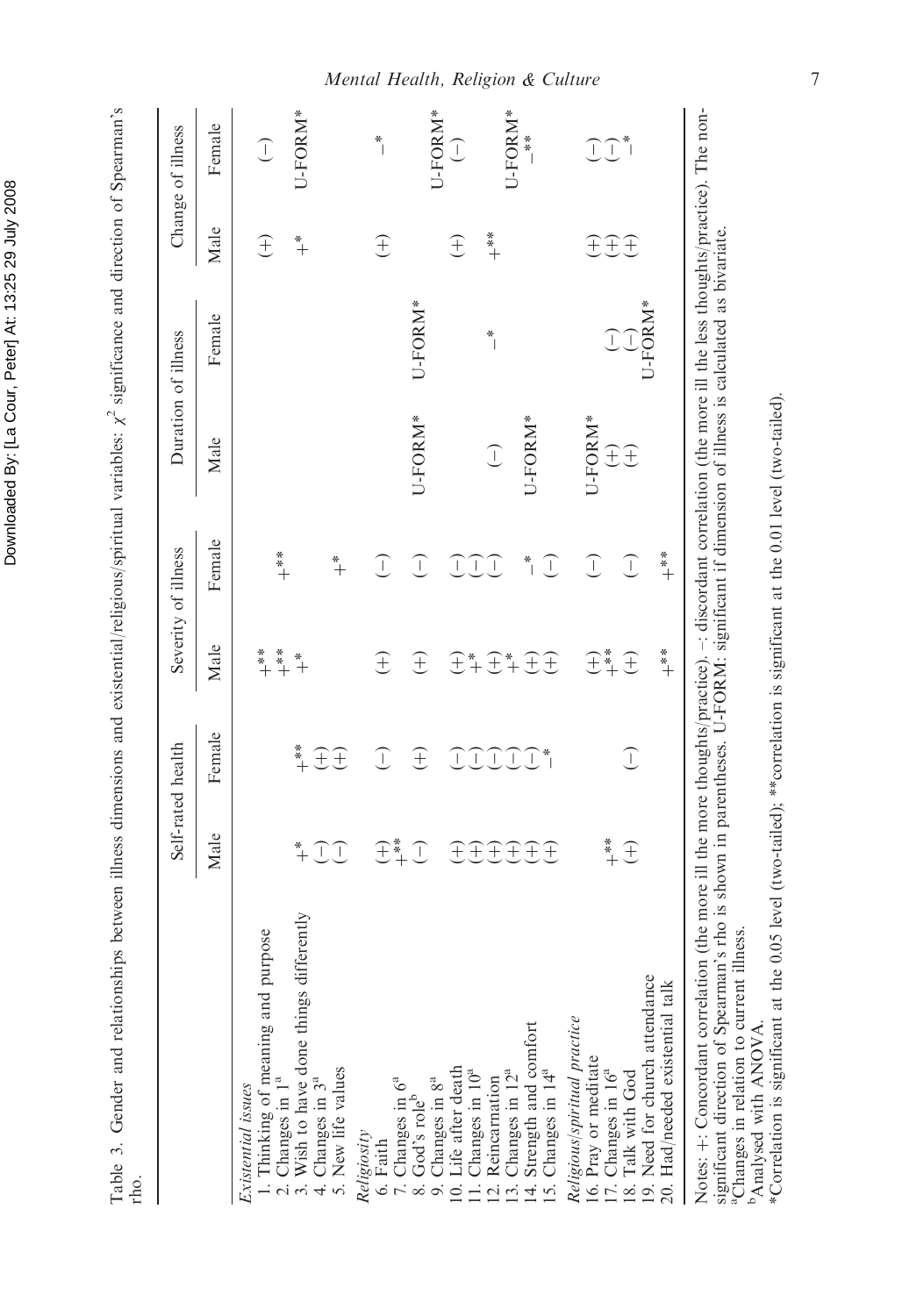### 8 P. la Cour

- (2) The directions of Spearman correlations (concordant or discordant with the hypothesis of the more illness, the more thoughts) are given in parentheses for the cases where the direction of correlation was *contradictory* between genders.
- (3) U-forms of the distributions are indicated if they showed significance, and U-forms were calculated for significance by compressing the illness dimensions into bi-variate variables (duration of illness: 1–3 months' duration vs. shorter and longer; changes of illness direction: change vs. no change) and run against the existential/religious/practice variables.

As can be seen in Table 3, Self-rated health and Severity of illness have striking patterns of discordant correlations for the women, significant on items 14 and 15, indicating that strength and comfort from religion diminishes with the severity of the illness conditions. The pattern of discordance for the women is dominating in the religious and spiritual/ religious practice domains but not in the existential domain, where the main pattern is of concordance between severity and amount of existential thoughts.

Looking separately at the distributions of the *severity of illness* variable, a group of women rating themselves as very severely ill  $(N = 63)$  are strongly turning away from all existence/religious/practice topics. This group comprises more inpatients than the less ill (as expected), but compared with the same group of severely ill men, who turn more religious and have more practice  $(N \text{ also } 63)$ , it is noteworthy that there are no differences regarding patient-status, age, work/retirement, or length of education. The gender differences in these subgroups are very clear. One such significant gender-difference example: in the group of less severe ill men, 21% believe in life after death, and in the group of very severe ill men, the number has doubled to 42%. For the women, in the group of less severe ill women, 63% believe in life after death, and this number has dropped to 48% in the group of very severe ill women.

Regarding the Duration of illness, the U-curve had its peak of existential/religious/ spiritual issues at the illness duration of one to three months—counting both the significant results and the tendency in the patterns of the distribution curves of this illness dimension. The men sometimes peaked slightly later, three months to one year. When divided into gender, the variable counts showed nearly the same levels when the duration of illness was less than one month and when the duration of illness was more than one year, indicating the start and end-point of an illness period almost equal regarding existential/religious/spiritual intenseness.

The dimension of Changes of course of illness within the last month also showed characteristic gender differences, in this case concerning the kind of change that had taken place. The distributions revealed the main pattern of men being more active on the existential/religious/spiritual issues when the illness turns to the worse, while the opposite was the case for women: the women turned existential/religious/spiritual active when the change in illness was for the better.

The patient's *experience of changes* in relation to illness on the existential/religious/ spiritual variables, as asked for in the questionnaire in items 2, 4, 7, 9, 11, 13, 15, and 17, were analyzed separately by constructing a ''change-score.'' Items 2 and 4 were added to an ''experienced existential change'' score; items 7, 9, 11, 13, and 15 were added to a ''experienced religiosity change'' score; items 16 and 17 were added to a ''Experienced spiritual practice change'' score. Finally, all scores were added to a ''Total score'' of experienced change (range 8–24). The correlations of the change scores and the dimensions of illness are listed in Table 4. While the self-rated health shows significant changes in the practice variables, again, the dimension of severity of illness seems most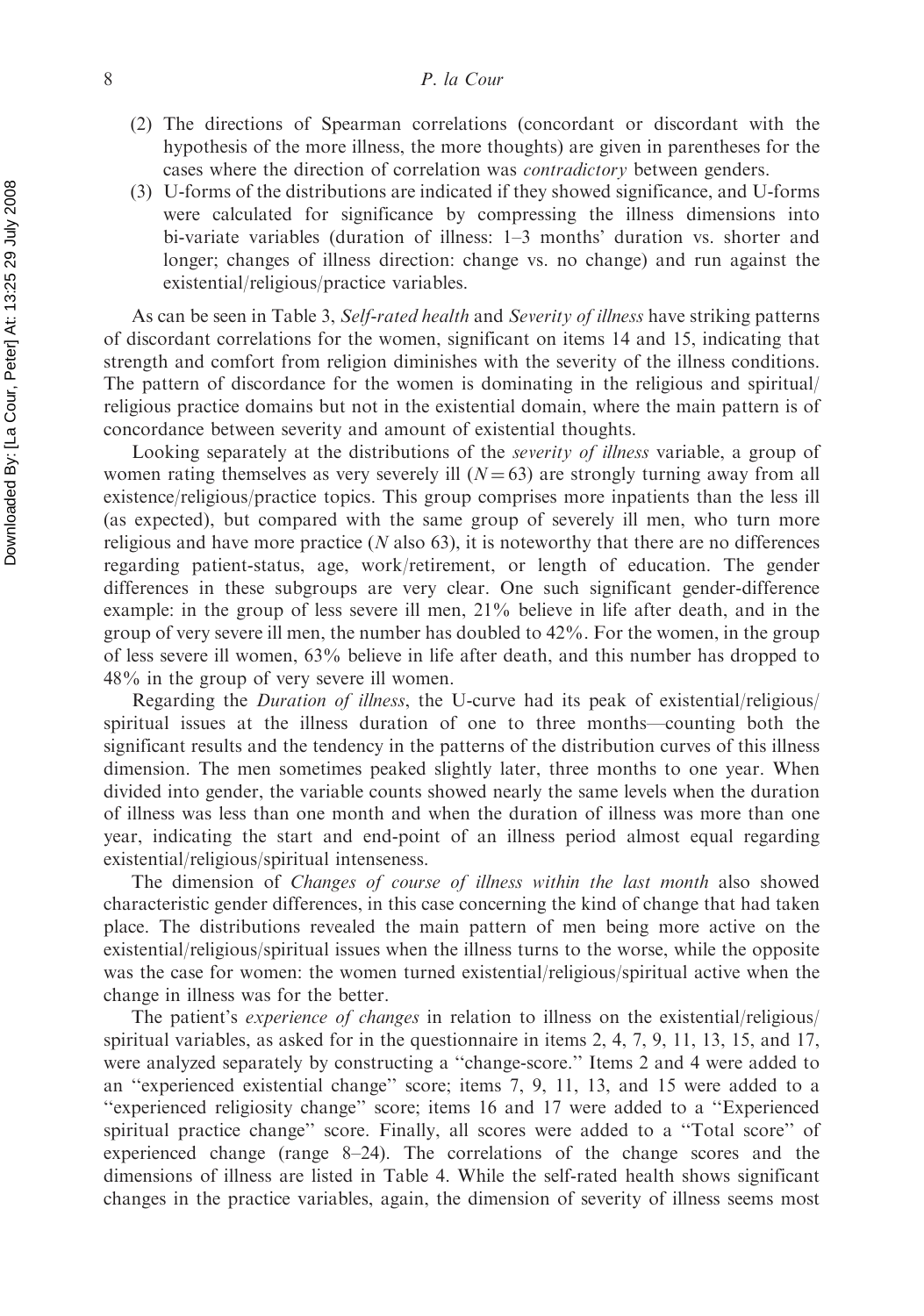| c<br>C<br>C              |  |
|--------------------------|--|
|                          |  |
|                          |  |
|                          |  |
| Peter1 At: 13:25 29 July |  |
| ج<br>-<br>-              |  |
|                          |  |
|                          |  |
| uningded Bur             |  |
| $\frac{5}{5}$<br>ć       |  |

Table 4. Changes in self-reported existential/religious/practice variables: Spearman's rho correlations. Table 4. Changes in self-reported existential/religious/practice variables: Spearman's rho correlations.

|                                         | Self-rated  | health              |        |                                           | Severity of illness                        |                               |                                                                                 | Duration of illness |                                 |                                      | Change of illness                        |              |
|-----------------------------------------|-------------|---------------------|--------|-------------------------------------------|--------------------------------------------|-------------------------------|---------------------------------------------------------------------------------|---------------------|---------------------------------|--------------------------------------|------------------------------------------|--------------|
|                                         | Full sample | Male                | Female | Full sample                               | Male                                       | Female                        | Full sample                                                                     | Male                | Female                          | Full sample                          | Male                                     | Female       |
| ixistential issues                      |             |                     |        |                                           |                                            |                               |                                                                                 |                     |                                 |                                      |                                          |              |
| <b>Religiosity</b>                      | 0.08        | $\frac{0.06}{0.13}$ |        | $0.13**$<br>0.17 **<br>0.19 **<br>0.27 ** | $0.10$<br>$0.18**$<br>$0.22**$<br>$0.27**$ | $0.17$<br>$0.15**$<br>$0.23*$ |                                                                                 |                     | $-0.15$<br>$-0.11$<br>$-0.22$ * | 0<br>0<br>0<br>0<br>0<br>0<br>0<br>0 | $-0.01$<br>$-0.01$<br>$-0.03$<br>$-0.03$ | 8838<br>0000 |
| ractice                                 | $0.18**$    | $30**$              |        |                                           |                                            |                               |                                                                                 |                     |                                 |                                      |                                          |              |
| Total                                   |             | $\overline{1}$      |        |                                           |                                            |                               |                                                                                 |                     |                                 |                                      |                                          |              |
| *Correlation is significant at the 0.05 |             |                     |        |                                           |                                            |                               | level (two-tailed); **correlation is significant at the 0.01 level (two-tailed) |                     |                                 |                                      |                                          |              |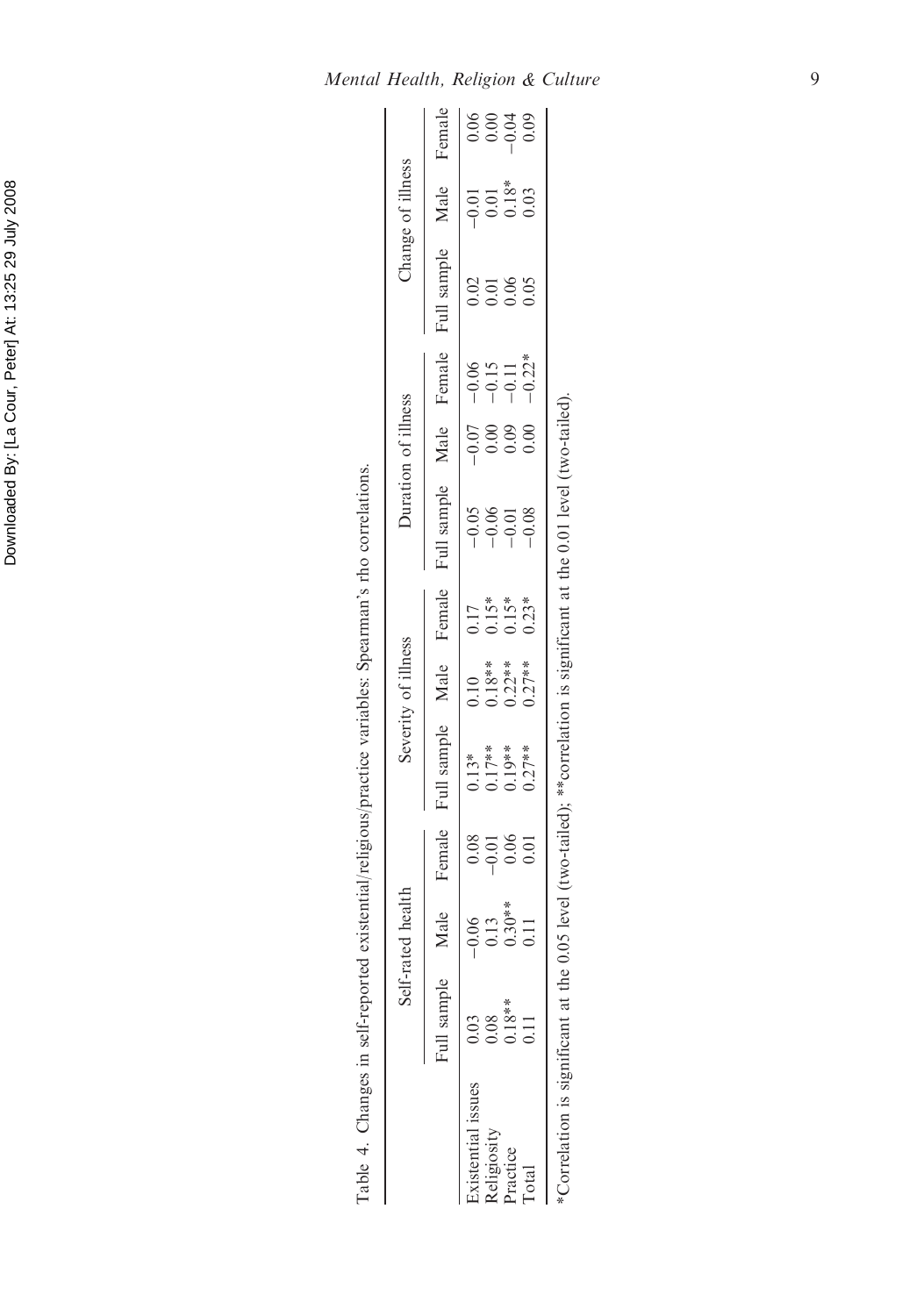clear following the hypothesis: the more severe illness, the more experience of change, especially for the men. The duration of illness is dominated by non-significant, discordant correlations and the discordant, significant total score correlation for women. U-curves are present for the duration of illness dimension, but not significant in the bivariate analysis, conducted as above. There is no clear pattern in the distribution of the Change of illness-dimension except the one significant finding of men turning more religious/spiritual active when the course of illness has taken a turn for the worse within the last month.

#### **Discussion**

The youngest group of patients  $\left( \langle 36 \rangle \right)$  were shown to be the most active in regard to every aspect of existential, religious, and spiritual/religious practice issues. At first glance, this finding is not what should be expected in a secular society where religious upbringing is in accordance with the experiences of the Danish hospital priests (Mørk & Ausker, 2007) and with the patterns found in Danish sociology in religion, where the sociological layers of religious growth after years of decline are found among the young ones in the cities (Andersen & Riis, 2002). This finding might be exclusive for a long-term secular society and might not be found in more religious societies. Given the framework of serious illness (and heightened awareness of death) the finding might be taken as an argument for a thesis of a natural limitation of secularization, at least regarding existential issues and belief in life after death, as argued, among others, by Batson and Stocks (2004) and Koole and Van den Berg (2004).

The component matrix of the factor analysis of the questionnaire in use did not reflect the intellectual division of the structure of content in existential, religious, and practice issues. The component matrix instead showed three different types of belief systems; the most dominant (explaining 41% of variance) was the coherent structure of questions differentiating between the ''high-believers'' and ''low-believers'' in the data. The intellectual structure of existential, religious, and practice issues instead proved meaningful in relation to the illness dimensions, where clear differences between the categories were found and where the existential and practice categories were the most predictable, and the religious category the most complex.

The illness dimension of *self-rated health* showed concordant correlations between bad health and the areas of existential issues and religious/spiritual practice, while the area of religiosity had an overall tendency to be slightly discordant correlated with bad health. Gender differences were remarkable in this area, with patterns of men showing and reporting more religiosity with worse health, women showing and reporting less religiosity with worse health. Especially the women's own experiences of change in obtaining comfort and strength from religion dramatically declined with worse health. The patterns of gender differences in the area of religiosity were consistent in most calculations and will be discussed below.

The dimension of *severity of illness* seemed to be the most predictive dimension of illness, revealing the clearest pattern in the expected direction: the worse the illness, the more existential and spiritual/religious practice activity there was, and this was especially the case for men. Again, gender differences with results pointing in opposite directions were a clear pattern, not only on religious matters but also expanding to the practice dimensions of praying and meditating. Women tended to lose faith with severity; men gained faith with severity of illness.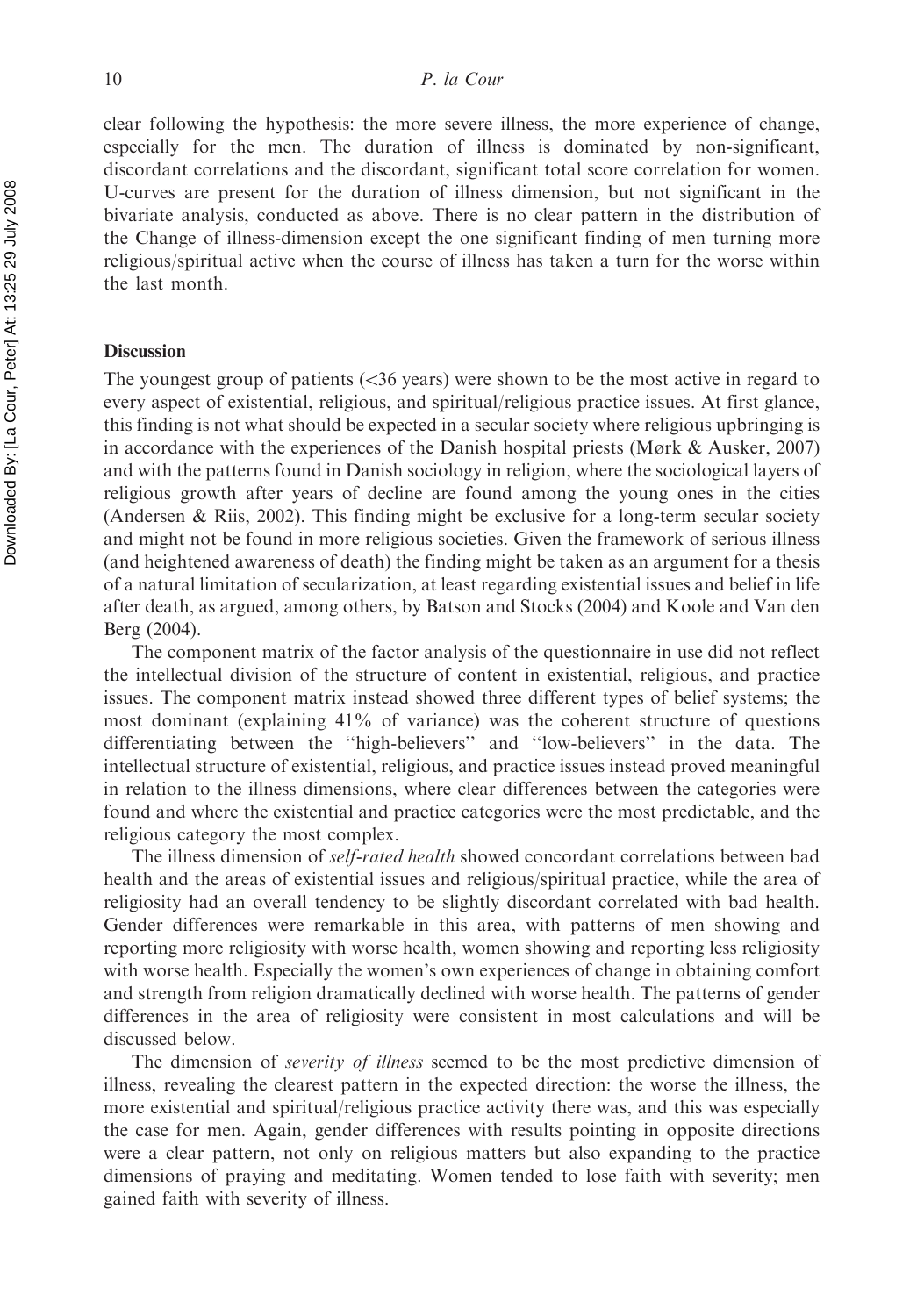The dimension of *duration of illness* unexpectedly showed no linear correlations to any category of variables, but a typical U-form of the distribution turned up in most distributions (significant in some), indicating a main period of existential/religious/practice intensity of one to three months after the onset of the (serious) illness. Men tended to have such an intensive period a little later than women. After this period of intensity, the thoughts, beliefs, and practices seem to ''normalize'' to the level of the start of the illness period.

The last dimension of *change in the course of illness* might show the least expected results, although in concordance with the tendencies in the rest of the data. When illness changed for the better, men tended to lose interest in the existential, religious, and practice areas, while women gained (or probably regained) their interest. When the illness changed for the worse, men gained interest, while women lost it, especially concerning the question of obtaining strength and comfort from religion.

The repeatedly marked gender differences are not previously reported in any study, to my knowledge. In empirical studies, we usually find women to be more religiously active than men, and when religion is found to play a protective role, women are found to profit most from that (Krause, Ellison, & Wulff, 1998). In specific studies of health, religion, and coping, we find clear gender differences showing women gaining more health and psychological benefits from religiosity. This also includes previous Danish findings on mortality and church attendance in an elderly sample born in 1914 (Helm, Hays, Flint, Koenig, & Blazer, 2000; Koenig et al., 1999; la Cour, Avlund, & Schultz-Larsen, 2006; McCullough, Hoyt, Larson, Koenig, & Thoresen, 2000; Pargament, 1997).

A possible perspective on these apparently contradictory findings may be that religious coping as a meaning-making strategy might be very closely connected to culture and gender, while the existential and practice activity as meaning-making strategies may seem slightly more universal and robust against cultural differences. An interesting question for future research would be to try to connect gender- or culture-specific religiosity (such as different pictures of God) to specific feelings of support or disapointment in religion during a period of illness or other personal crisis.

## Clinical perspectives

For clinical practice in either psychological or pastoral counselling, four aspects of this study may be of relevance:

- (1) When looking at Tables 2–4, differences between the actual findings and the patient's own experience of change in relation to illness are quite often not the same. The men are, for example, significantly more prone to wish to have done things differently in life with worse self-rated health, but in their own experience, they do not report this to be the case. On other occasions, the patient's experiences of change seem to overgrow the tendency of the item (examples: women reporting great changes in thinking of meaning and purpose with severe illness, but not showing them (item 2); and men reporting, but not showing great changes regarding faith and prayers: item 7 and 17). In clinical settings, people might be in need of sharing their reflections of existential and religious matters, while in their expressed attitudes, they deny or express disbelief of such issues. This sometimes confusing situation has previously been reported as a clinical experience (Mørk & Ausker, 2007).
- (2) The finding of the younger group as very active in the existential, religious, and practice domains might call for clinical attention to this group in particular. In a secular setting, this group will often have been raised in a non-religious way and may therefore have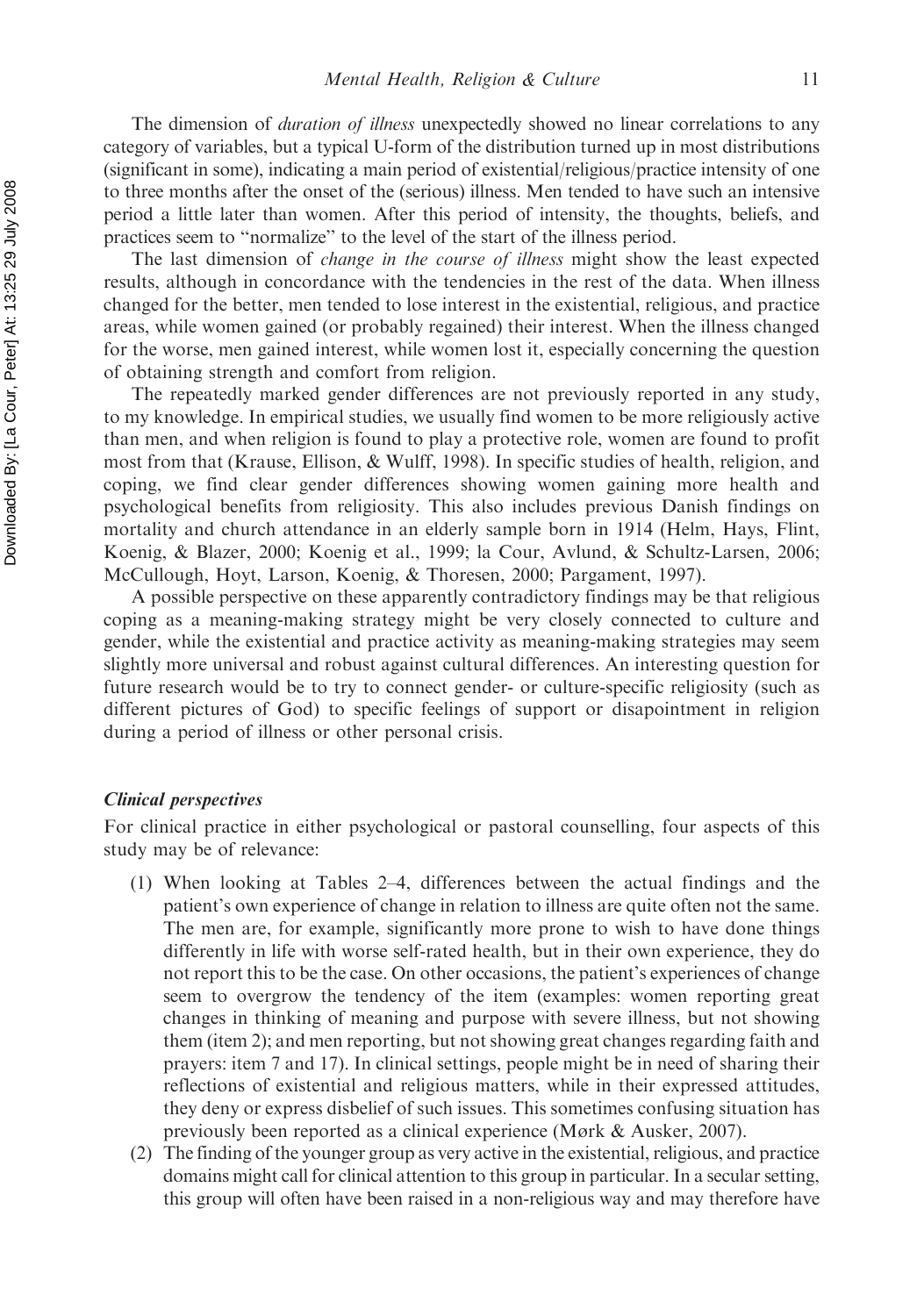special needs regarding development of words and concepts dealing with their changed life conditions, especially if illness is experienced as a life threat. If patients are nonreligious, previous clinical studies with non-religious patients have stressed the necessity of time to mutual exchanges of thoughts and natural development of suitable language (McGrath, 2005; McGrath & Clarke, 2003).

- (3) The finding of major gender differences might represent special clinical challenges regarding the women. If a main concern for severely ill women in a secular society is the feeling of insufficiency of the previous worldview or even denial of previous meaning-making dimensions of life, it might call for a goal-oriented clinical approach towards the group. Goals could include special attention to negative religious concerns and religious struggle. If comparable, negative religious coping and religious struggle have previously been set as warning flags for clinical attention due to associations with declined well-being and worse health (Fitchett et al., 2004; Pargament, Koenig, Tarakeshwar, & Hahn, 2001; Pargament, Smith, et al., 1998; Pargament, Zinnbauer, et al., 1998).
- (4) In this study, the time period from one to three months after the onset of illness is found to be probably the most intensive for existential and religious reflections. This could be of clinical relevance when planning psycho-social or pastoral support strategies in hospital settings. Common recommendations for interventions are not usually found or mentioned as a research result in this area, probably due to the individually oriented perspective of pastoral care and existential psychotherapy (Lantz, 2004).

# Limitations

This study represents quantitative investigations of existential, religious, and practice variables in relation to illness in a secular, non-religious culture, a field not yet supported by other studies. Because of this, due to the limited size of the study and due to the methodological limitations, all findings must be reflected with caution.

#### Acknowledgements

Nadja Ausker is deeply thanked for collegial cooperation through all phases: preparation, data collection, data entry, and discussions. The questionnaire questions group also included Christian Busch, Lotte Mørk Petersen, and Henning Nabe Nielsen. Thank you very much. Jan Ivanouw is thanked for his statistical advice. The Research Priority Area of the University of Copenhagen: ''Religion in the 21st Century'' is thanked and appreciated for support and economical funding of the writing phase of this project.

# References

- Andersen, P.B., & Riis, O. (2002). Religionen bliver privat (Religion turns private). In P. Gundelach (Ed.), *Danskernes værdier [Values of the Danes]* (pp. 76–98). Copenhagen: Hans Reitzels Forlag.
- Ano, G.G., & Vasconcelles, E.B. (2005). Religious coping and psychological adjustment to stress: a meta-analysis. Journal of Clinical Psychology, 61, 461–480.
- Ausker, N., la Cour, P., Busch, C., Nabe-Nielsen, H., & Mørk Pedersen, L. (2008). Danske hospitalspatienter intensiverer eksistentielle tanker og religiøst liv (in Danish). (Existential thoughts and religious life of Danish hospital patients). Ugeskrift for Læger [in press].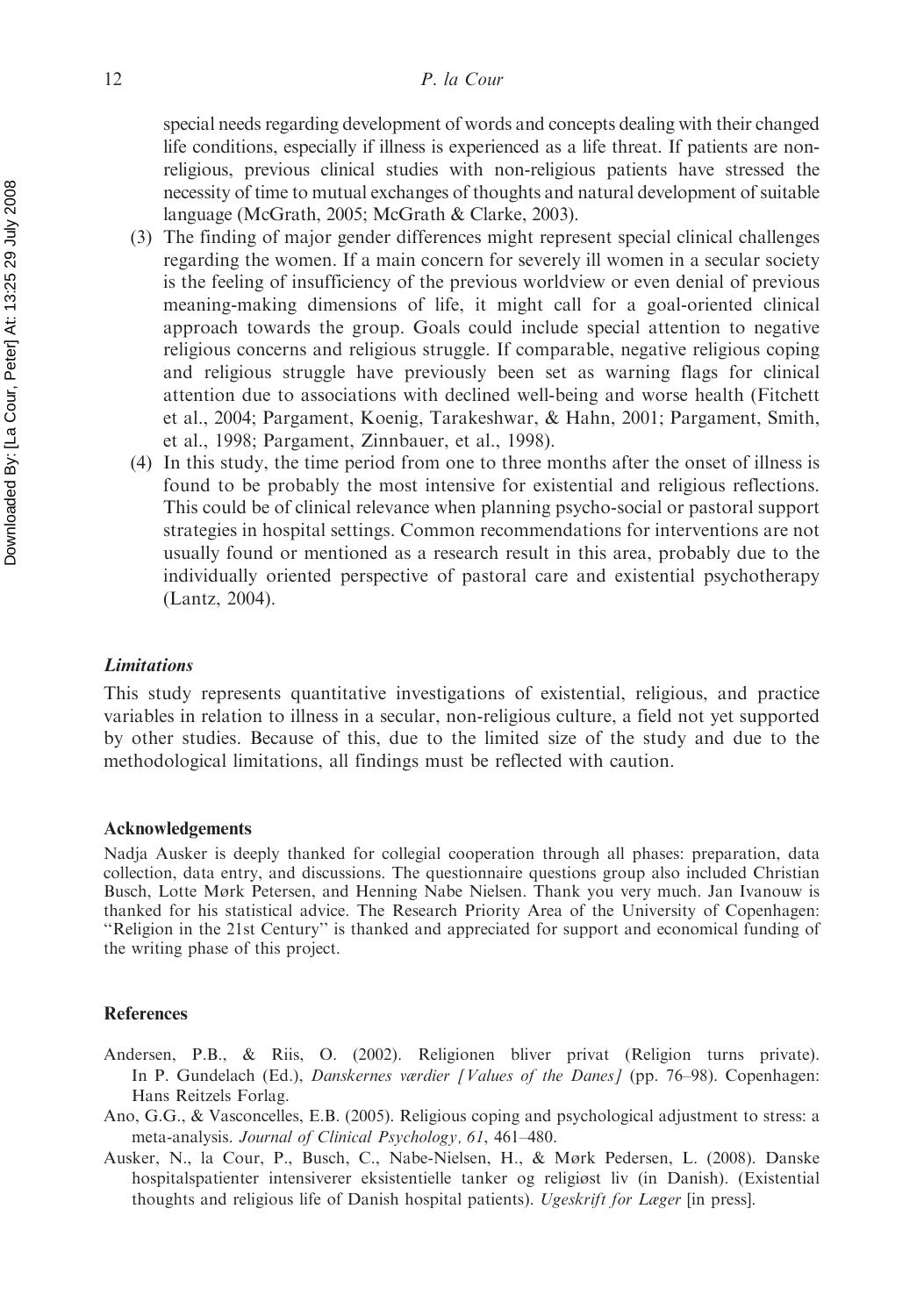- Batson, C.D., & Stocks, E.L. (2004). Religion: Its core psychological functions. In J. Greenberg, S.L. Koole, & T. Pyszczynski (Eds.), Handbook of experimental existential psychology (pp. 141–155). New York: Guilford.
- Bryman, B. (2004). Social research methods. Oxford: Oxford University Press.
- Ferraro, K.F., & Kelley-Moore, J.A. (2000). Religious consolation among men and women: do health problems spur seeking? Journal for the Scientific Study of Religion, 39, 220–234.
- Fitchett, G., Murphy, P.E., Kim, J., Gibbons, J.L., Cameron, J.R., & Davis, J.A. (2004). Religious struggle: prevalence, correlates and mental health risks in diabetic, congestive heart failure, and oncology patients. The International Journal of Psychiatry in Medicine, 34, 179–196.
- Greenberg, J., Pyszczynski, T., Solomon, S., Rosenblatt, A., Veeder, M., & Kirkland, S. et al. (1990). Evidence for terror management theory II: The effects of mortality salience on reactions to those who threaten or bolster the cultural worldview. Journal of Personality and Social Psychology, 58, 308–318.
- Gustavsson, G., & Petterson, T.E. (2000). Folkkyrkor och religiös pluralisme—den nordiska religiöse modellen (in Swedish) [The folk church and religious pluralism—the Nordic religious model]. Stockholm: Verbum.
- Helm, H.M., Hays, J.C., Flint, E.P., Koenig, H.G., & Blazer, D.G. (2000). Does private religious activity prolong survival? A six-year follow-up study of 3,851 older adults. Journal of Gerontology, 55A, 400–405.
- Inglehart, R. World Values Surveys and European Values Surveys, 1981–1984, 1990–1993, and 1995–1997. [ICPSR version. Ann Arbor]. 2000. Institute for Social Research, 2000. Ann Arbor, Inter-University Consortium for Political and Social Research. www.worldvaluessurvey.com.
- Jacobsen, C.J., Luckhaupt, S.E., DeLaney, S., & Tsevat, J. (2006). Religio-biography, coping, and meaning-making among persons with HIV/AIDS. Journal for the Scientific Study of Religion, 45, 39–56.
- Koenig, H.G., Hays, J.C., Larson, D.B., George, L.K., Cohen, H.J., & McCullough, M.E. et al. (1999). Does religious attendance prolong survival? A six-year follow-up study of 3,968 older adults. Journals of Gerontology Series A: Biological and Medical Science, 54, M370–M376.
- Koenig, H.G., Pargament, K., & Nielsen, J. (1998). Religious coping and health status in medically ill hospitalized older adults. Journal of Nervous and Mental Disease, 186, 529–535.
- Koole, S.L., & Van den Berg, A.E. (2004). Paradise lost and reclaimed: an existential motives analysis of human–nature relations. In J. Greenberg, S.L. Koole, & T. Pyszczynski (Eds.), Handbook of experimental existential psychology (pp. 86-103). New York: Guildford.
- Krause, N., Ellison, C.G., & Wulff, K.M. (1998). Church-based emotional support, negative interaction, and psychological well-being: findings from a national sample of Presbyterians. Journal for the Scientific Study of Religion, 37, 725–741.
- la Cour, P. (2005). Danskernes Gud i krise (in Danish) [God of the Danes during crisis]. In M. Højsgaard Thomsen, & H. Raun Iversen (Eds.), Gudstro i Danmark (pp. 59–82). København: Anis.
- la Cour, P., Avlund, K., & Schultz-Larsen, K. (2006). Religion and survival in a secular region. A twenty year follow-up of 734 Danish adults born in 1914. Social Science and Medicine, 62, 157–164.
- Lantz, J. (2004). Research and evaluation issues in existential psychotherapy. Journal of Contemporary Psychotherapy, 34, 331–340.
- McCaffrey, A.M., Eisenberg, D.M., Legedza, A.T., Davis, R.B., & Phillips, R.S. (2004). Prayer for health concerns: results of a national survey on prevalence and patterns of use. Archives of Internal Medicine, 164, 858–862.
- McCullough, M.E., Hoyt, W.T., Larson, D.B., Koenig, H.G., & Thoresen, C. (2000). Religious involvement and mortality: a meta-analytic review. Health Psychology, 19, 211–222.
- McGrath, P. (2005). Developing a language for nonreligious spirituality in relation to serious illness through research: preliminary findings. Health Communications, 18, 217–235.
- McGrath, P., & Clarke, H. (2003). Creating the space for spiritual talk: insights from survivors of haematological malignancies. Australian Health Review, 26, 116–132.